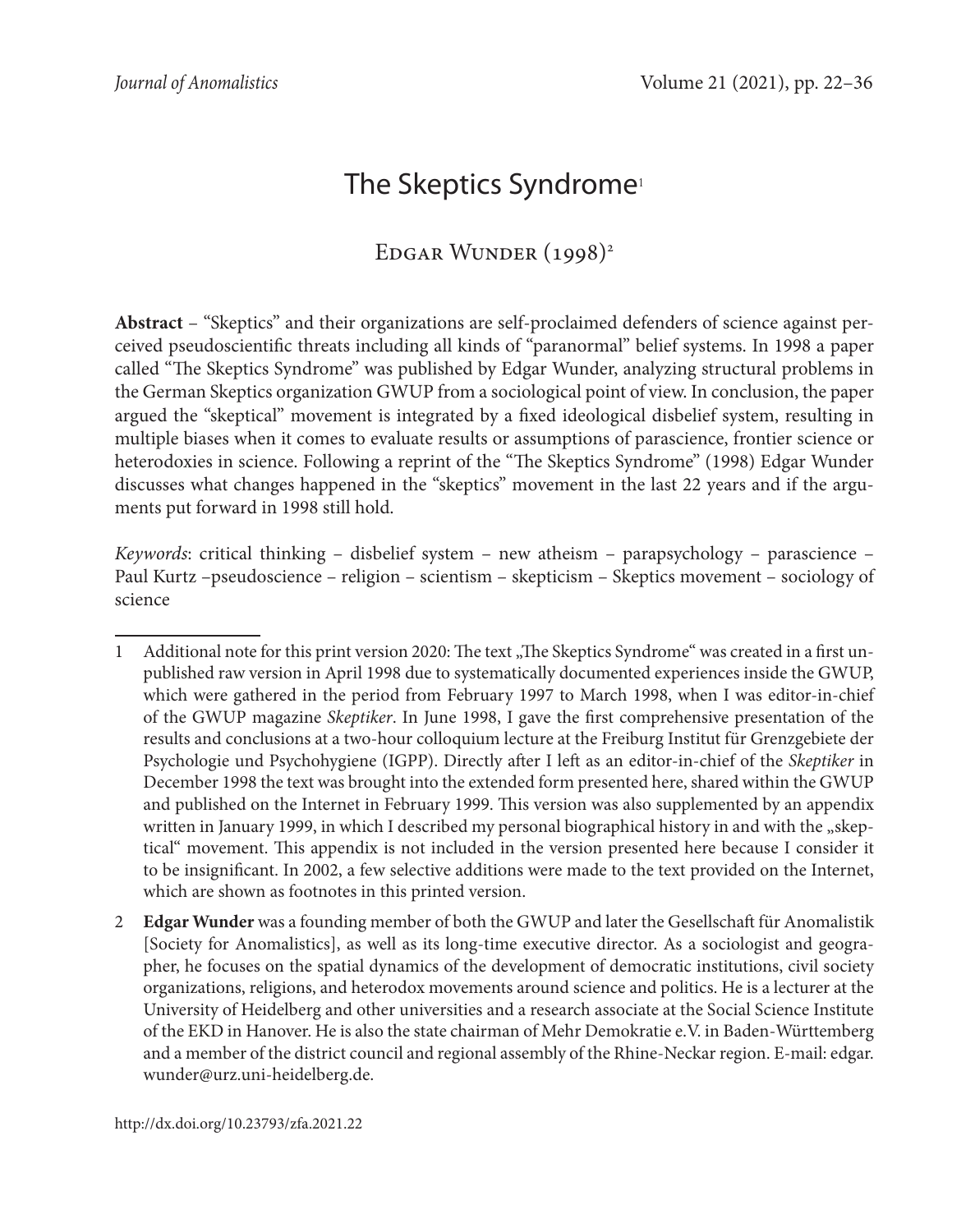I am one of 19 founding members of the "Skeptical" organization "Gesellschaft zur wissenschaftlichen Untersuchung von Parawissenschaften e.V." (GWUP – Society for the Scientific Investigation of Parascience), founded in October 1987. I was their head of the section for the topic astrology from 1992 to December 1998, member of the executive commitee of the GWUP from 1996 to July 1998, member of the editorial board of the GWUP-published magazine *Skeptiker* from 1994 to December 1998, and – last but not least – the responsible editor-in-chief of the *Skeptiker* from September 1996 to December 1998.

Against this background, I know the GWUP from the interior perspective very well as surely only very few others. According to the statutes of the association it is the self-declared goal of the GWUP to investigate "claimed paranormal phenomena without bias with scientific methods, as well as to promote such investigations and report on their results", "to promote critical thinking", to operate an appropriate "education of the public" and "to co-operate with likeminded persons, organizations and institutions". According to the GWUP committee member Rainer Rosenzweig in an Editorial of the magazine *Skeptiker* (number 4/97), this means to take "a genuine neutral center", i. e. "to make judgements, positive as well as negative, only after a careful examination, and then with the necessary circumspection."

Praiseworthy goals, but my experiences with many members of the GWUP are unfortunately different. Within the GWUP there is a large number of members, who want to lead without sufficient specialized knowledge of the respective matter a kind of ideological fight against everything that they associate with the term "paranormal". They accept also (consciously or unconsciously) a selective one-sided representation of the facts and arguments as well as occasionally also emotional-unobjective rhetorical tactics, while they are interested in scientific investigations in parasciences only to that extent as their results could supply "cannon fodder" for public campaigns.

As a conclusion of my experiences for many years in and with the GWUP, I would like to describe the symptomatic structural problems from which so-called "skeptical" organizations suffer almost incurably, in my opinion. I call this the "skeptics syndrome".

## *Skeptics? – Terminological Problems and the Consequences*

GWUP members usually call themselves "Skeptiker" [skeptics] and consider themselves part of a world-wide "skeptical movement", which has taken up the cause of the "battle against the paranormal and pseudoscience" – so the world-wide leading American "skeptical" organization CSICOP<sup>3</sup> in a press release to the "2. Welt-Skeptiker-Kongress" [world skeptics congress] in Heidelberg/ Germany in July 1998. The problems start with the fact that there are (at least) two different

<sup>3</sup> CSICOP = Committee for the Scientific Investigation of Claims of the Paranormal, founded in 1976. In 2006, CSICOP shortened its name to Committee for Skeptical Inquiry (CSI) (editor's note).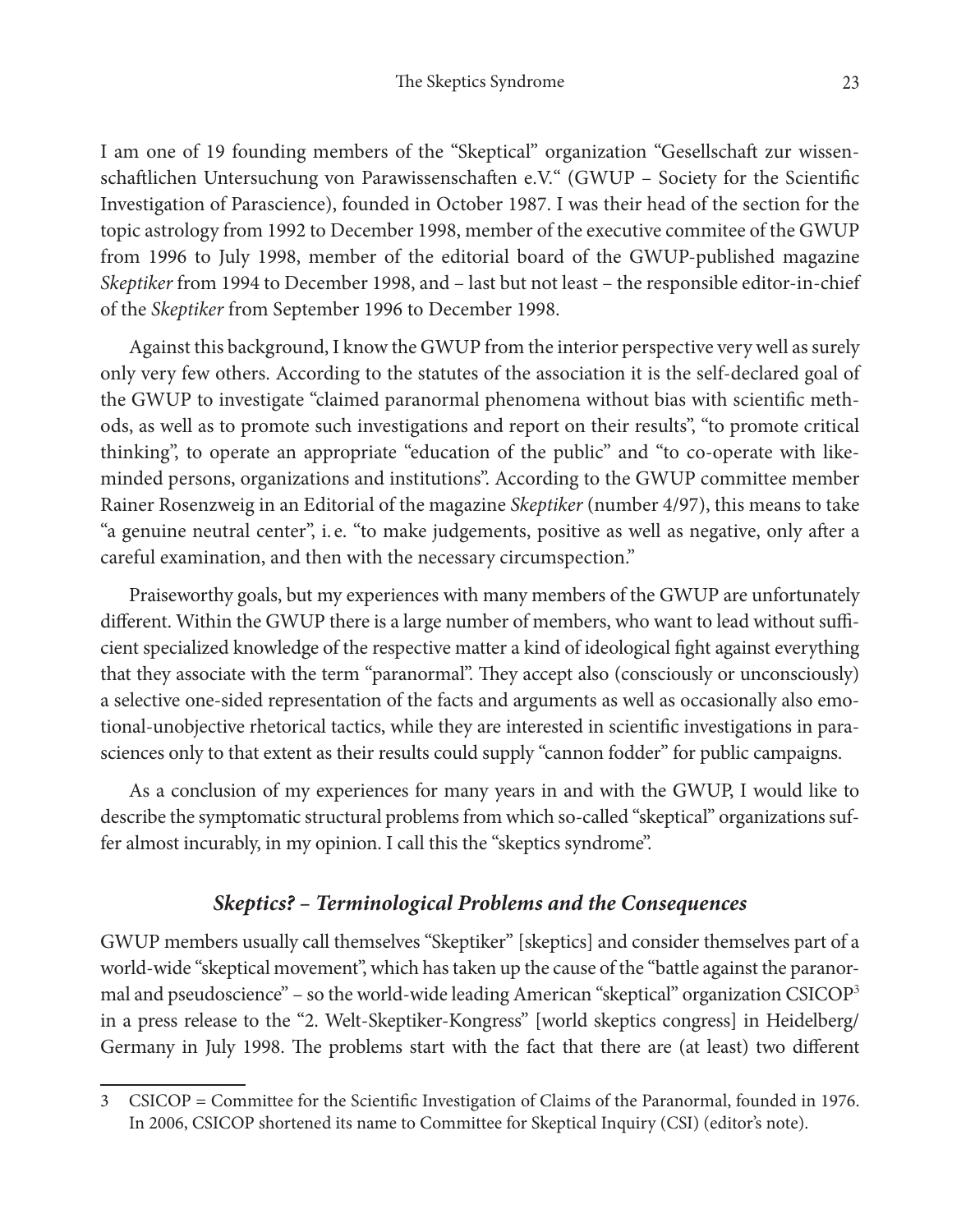

Fig. 1: The personality traits "dogmatism vs. openness" and "belief vs. unbelief" do not coincide, but represent two independent dimensions. In the axes of coordinates spanned by the two dimensions, individuals can be empirically located at any point. It is argued in the text that not the set represented right in the diagram, but the set represented in the bottom half of the diagram might represent the set of those individuals, who are members of the GWUP. This means that not "dogmatism", but "unbelief " (concerning parasciences) is the commonality and thus the crucial criterion for GWUP membership.4

semantic dimensions associated with the term "skeptical", which are repeatedly confused both by the public, but above all also within so-called "skeptical" organizations. The two dimensions are illustrated in figure 1: On the one hand there is the dimension "belief – unbelief" (e.g. regarding the "paranormal", whatever that may be), on the other hand there is the dimension "dogmatism – open mindedness / critical thinking". Here it has to be emphasized, that "unbelief" does not mean only "non-belief", but the "unbelief", understood as "disbelief", is a belief-system itself.<sup>4</sup>

A widespread and consequential short-sightedness in "skeptical" organizations consists in not noticing that these two dimensions are not identical, that "critical thinking" does not necessarily have to coincide with "unbelief ", just as "dogmatism" does not necessarily have to coincide with "belief ". In fact, empirically individuals can be found in all four quadrants of the

In the original text written in 1998, this graphic was not numbered. An explanation was only included in the main text. The following explanatory text was added later for this publication in the *Journal of Anomalistics* consistent with the statements in the main text.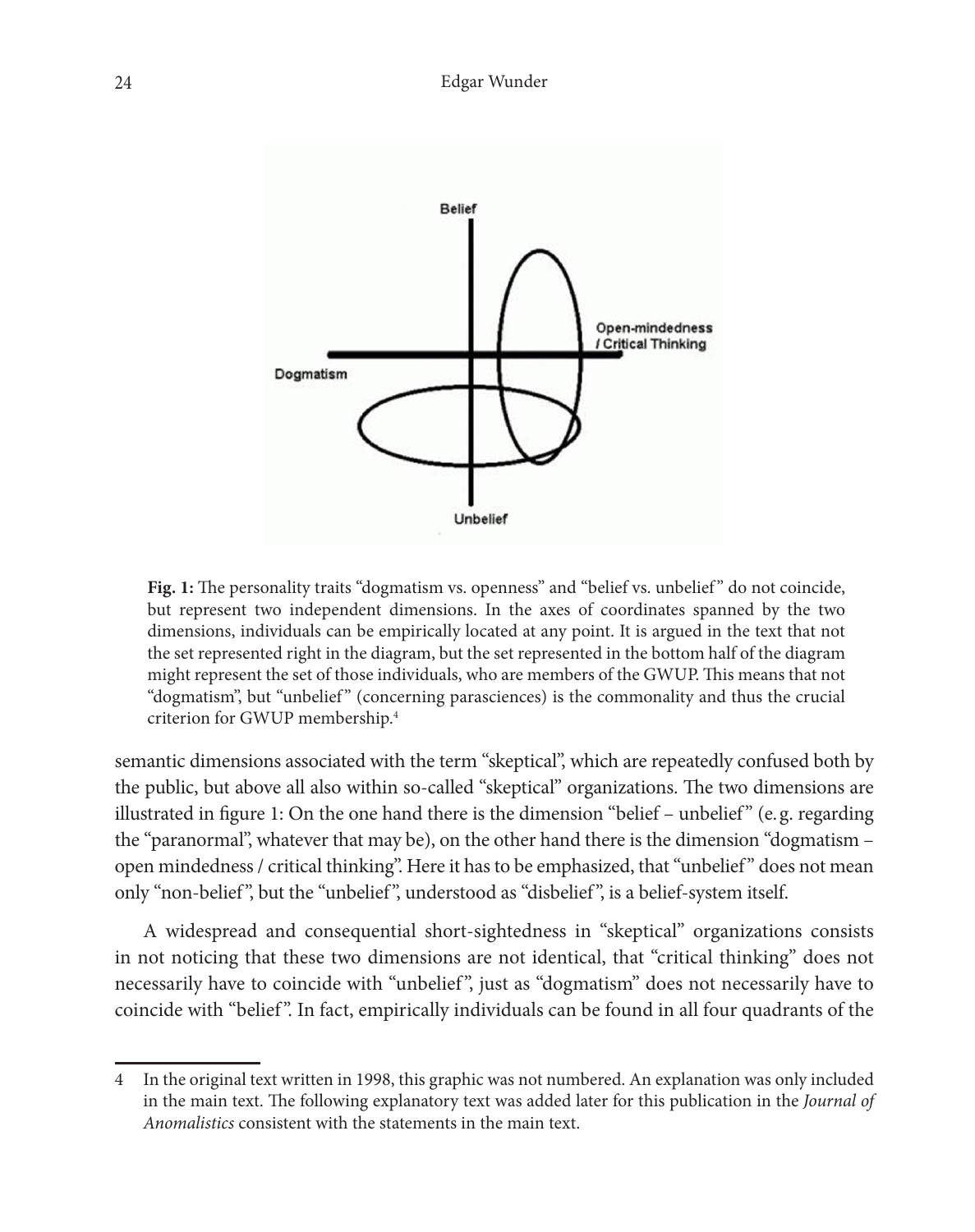graph. In the discourse among members of "skeptical" organizations, however, it is customary to use the term "skeptic" both in the meaning of "critically thinking people" and in the meaning of "persons who do not believe in the paranormal"; both are thus equated.

A survey of the readership of the *Skeptical Inquirer*, conducted by CSICOP Chairman Paul Kurtz in the spring of 1998, may serve to illustrate this: Five alternative answers were given to the question "Which of the following would you say best describes your point of view?" (the results of the survey were given in brackets): "Strong skeptic" (77.5%), "Mild skeptic" (16.2%), "Neutral" (2.4%), "Mild believer" (1.0%), "Strong believer" (0.4%). From this it can apparently be deduced that, firstly, for Kurtz the term "skeptic" means the opposite of "believer", i. e. it stands for "unbelief" (or at least that Kurtz suspects such a category scheme in the minds of the readers of the *Skeptical Inquirer*), secondly, that for Kurtz the position of a "skeptic" is not "neutral". Thirdly, that at least among CSICOP supporters, empirically only a vanishing minority considers itself "neutral". If "skeptic" were to be understood in the context of this survey in the sense of "open mindedness / critical thinking", terms such as "mildly skeptic" or "neutral" would be quite meaningless or difficult to understand. Obviously "skeptic" here means an "unbeliever" concerning the "paranormal". Numerous other text passages from publications in the magazine *Skeptiker* could be cited in which the term "skeptic" is quite obviously used in this meaning.

On the other hand, there is, for example, the following understanding of the term, which "skeptical" organizations often cite in their public self-representations: "A skeptic in our understanding takes as little as possible for granted, but is willing to question and check every statement. In particular, he is also prepared to subject his own opinion to a critical examination. With this attitude skepticism stands in contrast to dogmatism. Skepticism does not mean blindly rejecting other opinions or even 'denying' the existence of paranormal phenomena from the outset." This sentence is taken from the official GWUP image brochure and was written by me for the GWUP in 1996 – in a normative sense, as it should actually be in "skeptical" organizations, not necessarily as description of a real state.

The question is now, which of the two conceptual understandings describes the composition of the real existing "skeptical" movement. To put it differently: Does the "belief / unbelief " dimension form the demarcation line for the membership of those movements, or is it the "dogmatism / open mindedness-critical thinking" dimension? Related to the diagram: Which of the two sets shown in the figure corresponds to the real composition e. g. of the GWUP?

Since at least I do not know any member of the GWUP, who could be placed in the right upper quadrant, but a large number of members, who are to be classified undoubtedly into the left lower quadrant (and who partly internally do not even flinch from calling their own position even "ideological"!), no serious doubt can exist in my opinion that the real existing GWUP corresponds to the set represented in the diagram above.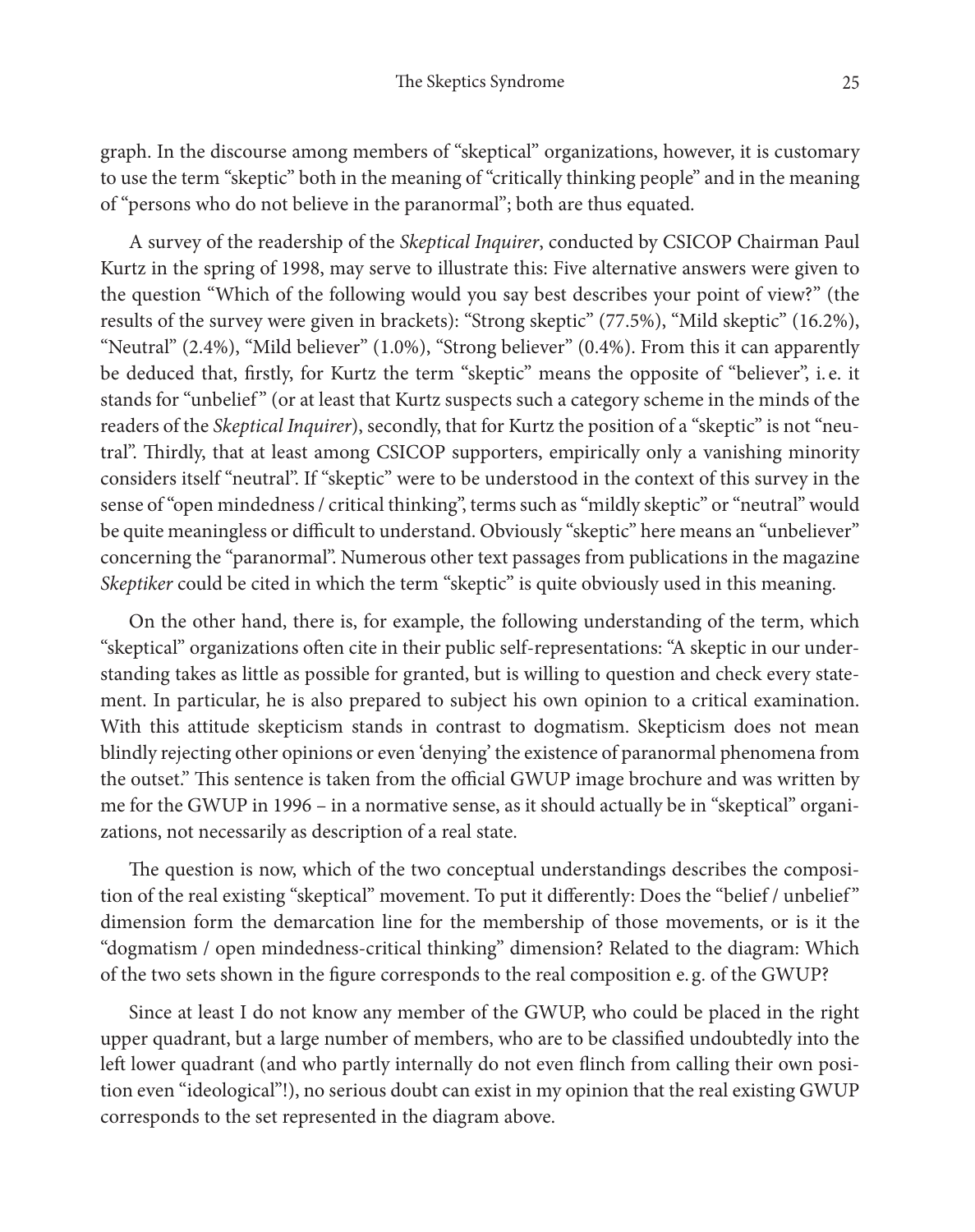This has consequences, for it means that the group's cohesion is at risk and it is threatened by disintegration in case that a serious, open-ended, equal and collegial discussion is to take place with persons in the upper right sector, because the persons in the lower left quadrant then fear an "abandonment of the skeptical (unbelieved) profile" or even a questioning of the group identity. The same can happen when group members in the lower right sector openly criticize persons in the lower left sector and/or emphasize that certain results of empirical studies seem to contradict the "unbelief" belief system and therefore call for a serious, open, informed scientific debate.

The results are considerable tensions and conflicts in the group, which must inevitably occupy the executive committee of such an association, since it is not difficult to see that any kind of questioning or even shifting of the group borders in the diagram could lead to serious upheaval, even waves of resignation. The Executive Committee will therefore essentially try to maintain the status quo of the group in the graph and threaten those who, in its view, might jeopardize this status quo with sanctions and, if necessary, use force to take appropriate measures and "clean up". In this respect, what took place within the GWUP in 1998 is virtually a textbook example of such dynamics.

## *The Skeptics Syndrome as an Ideal Type*

In order to understand why a threat potential is quickly seen here that threatens the stability of the group as a whole, it is necessary to list some typical characteristics that particularly characterize the persons in the lower left quadrant of the graph. It is an *ideal type*, which I call the "skeptics syndrome". I do not say that affected persons must exhibit *all* listed characteristics of the syndrome without exception. Furthermore, I certainly do not say that all members of the GWUP show this syndrome. I state however that within the GWUP persons, who exhibit different characteristics of this syndrome as indicators, dominate to an extent that the GWUP is affected on the whole, both as organization and in its actions very substantially by it.<sup>5</sup> What are the typical characteristics of this syndrome?

<sup>5</sup> This paragraph was revised in 2002 as follows: "It is an ideal-typical polythetic set, which I call the 'skeptics syndrome'. This means that the syndrome has to be considered as given with respect to a concrete individual already if some of the following characteristics are fulfilled (not all of them have to apply in every single case). At the same time, it is an emergent phenomenon, i.e. something new is created when many of the characteristics come together in their specific combination and inner relation: the mentality of the ideal-typical "skeptic" as a socio-cultural reality, which, especially in social communalization (in a "community of opinion"), is constantly being created, affirmed and stabilized anew. In this respect, we are dealing primarily with a social phenomenon, not just with the attitudes of isolated individuals. The "skeptical" movement is the social place where this specific set of mental patterns is handed down and reproduced.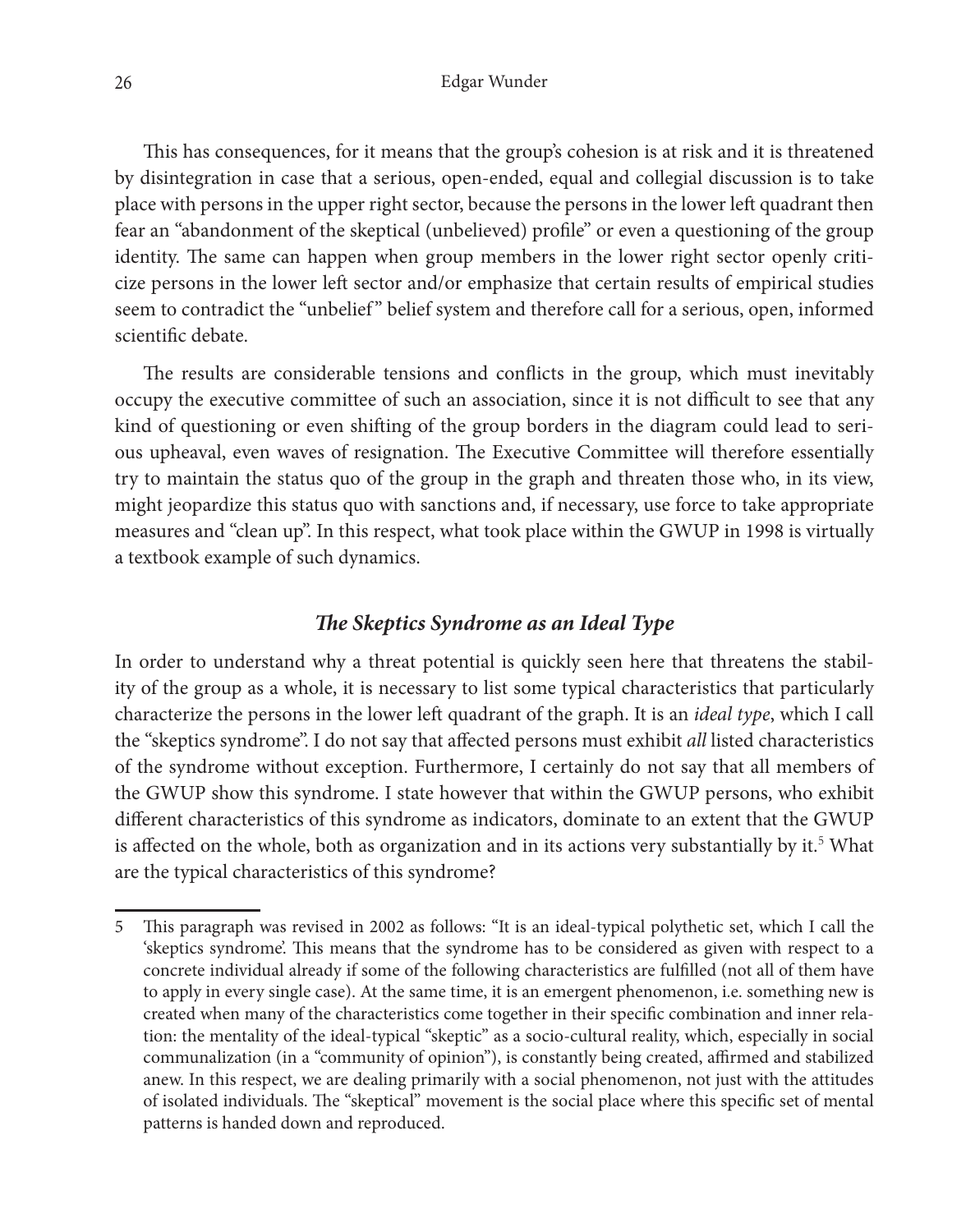Those "skeptics" see the primary or even the only goal of the group in lobbying and public relations work with the aim of pushing back certain "paranormal" ideas in the population or "putting a stop to" the active representatives of such beliefs. In this respect it is about mission and advocacy, where carrying out own scientific investigations is regarded as relatively superfluous, since it is already clear "that everything is nonsense". (Since the knowledge of relevant facts and scientific studies on the respective topic is usually not too great among those persons, "public relations" in terms of content is often limited to popularizing the name of one's own organization in connection with mere opinions or with other borrowed facts). One's own group is not understood as a "scientific (research) community" but as a social movement, as a "sworn community (of conviction)" with ultimately political goals, namely to help one's own idea of "rationalism" achieve a breakthrough in the entire society. Political parties, not scientific societies, should be held up as role models in terms of procedure and other issues. Within the framework of such a view, one's own group finds itself in a constant struggle situation in which internal differences of opinion are only perceived as obstacles and unity is expected, at least externally. Corresponding pressure to conform is exerted in the "ingroup".

A group that sees itself in such a combat situation naturally has little interest in democratic votes and procedures within its own ranks, since, similar to an army, they are perceived only as a hindrance and counterproductive for the actual goal, i. e., closed external action. As registered association, the GWUP is formally structured democratically (in contrast to the American CSI-COP), but the reality is that, for example, according to one GWUP committee member, membership meetings are only to be used, "to draw strength together" and strengthen the "feeling of togetherness" in harmony. Controversial discussions, debates or even votes are considered contrary to this purpose and therefore to be prevented if possible. Thus, in my recollection, in the entire twelve-year history of the GWUP, there have never been two competing candidates for an executive committee position, and the respective persons have always been proposed by the committee itself. Real practiced association democracy is, a GWUP executive committee member once said to me, "unnecessary luxury", which one can do without confidently, since the tasks of the GWUP are different.

People who are subject to the skeptics syndrome can be recognized not least by the frequent use of the word "we" (instead of "I"): The point is always that "we" must compete against "them" and stick together; and if "we" had a controversial discussion among ourselves, "they" would only laugh up their sleeve, etc. (ingroup-outgroup polarization). Therefore, controversies within the group must be ended as quickly as possible. While attack and criticism are emphasized externally, an already dysfunctional conflict avoidance strategy prevails internally almost at all costs, at least as far as the leadership bodies are concerned. "Outgroup" positions, on the other hand, should under no circumstances be given a forum, neither in publications nor at conferences, because this would be "advertising" for the opponent, who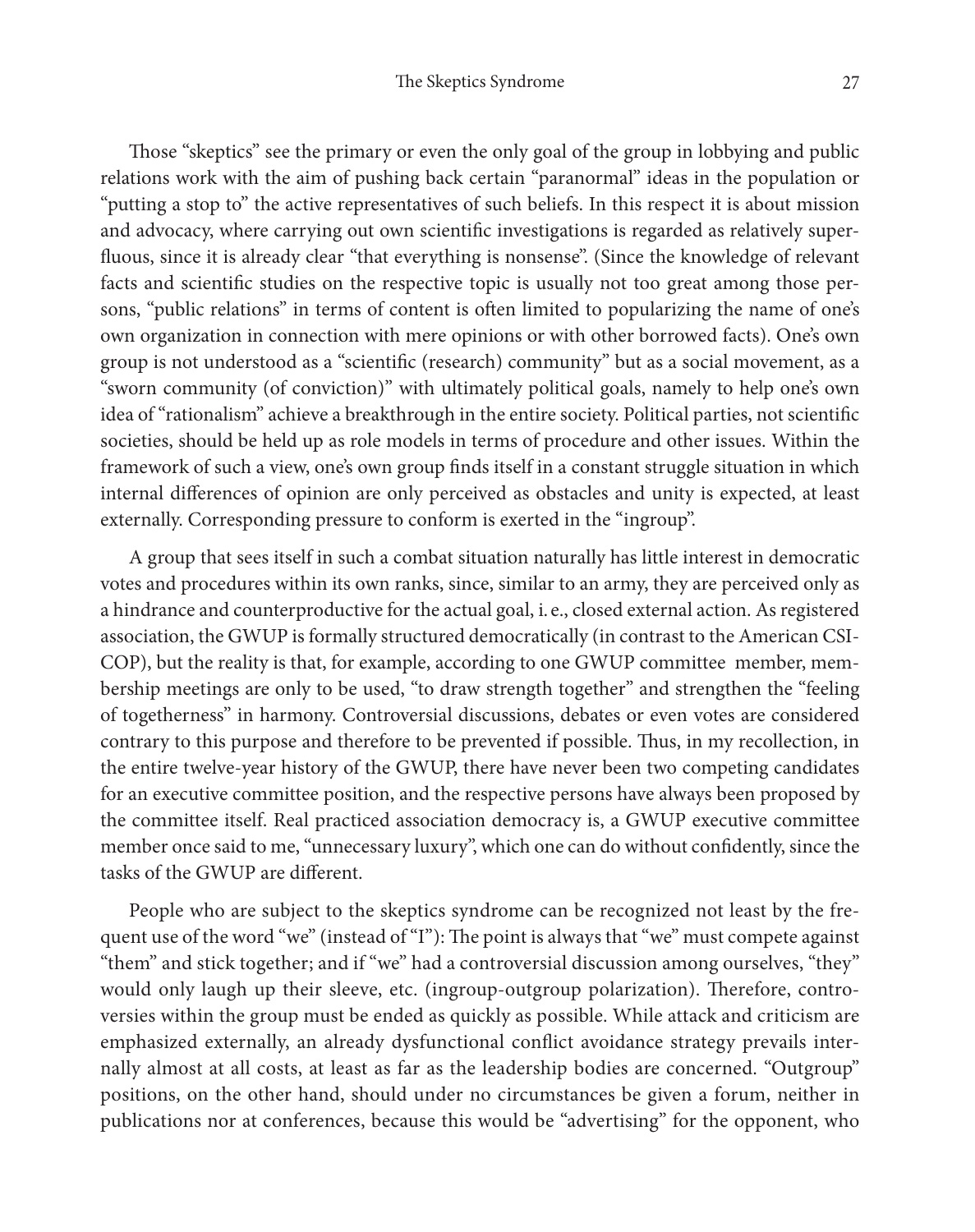would already have "enough opportunities"; one should not "further enhance" them in this way.

It needs no further emphasis that groupthink symptoms thrive under such conditions. I experienced GWUP committee meetings, in which all participants assured each other that a certain study is "nonsense" and "disproved", without even one single participant having read that study, or being able to give relevant arguments or a "refutation".

Even discovered, sometimes embarrassing, provable mistakes and false assertions by individual members are hardly ever criticized within the organization (and certainly not publicly!), but are tolerated as long as they do not contradict the organization's own convictions with regard to their goals. "The main thing is being against it!" seems to be the motto for many. Thus, it was possible for example that an earlier GWUP member violently attacked Gauquelin's thesis of a "Mars effect" for years with provably wrong arguments. Even when this person (for other reasons) was no longer a GWUP member, no one but me felt compelled to a critical reappraisal. In many other examples, members have told me in private that they considered this or that assertion of other members to be demonstrably false, but did not want to openly criticize them "in order not to harm the skeptical movement".

Perceived danger and threat potentials play a major role for those "skeptics" and their motivation. "Defending the rational world from a rising tide of nonsense" (Paul Kurtz) is a vital task for the future existence of society and humanity, which requires all efforts. In this context, the social significance and the possibilities of influence of their own group, i. e. the "skeptical" organization, are also excessively overestimated by many members. They see themselves as a unique and indispensable elite, on whose actions the further development of society depends to a large extent.

This is accompanied by a repeatedly expressed strong emotional-personal consternation ("I felt hot and cold running down my spine"), when those "skeptics" are confronted with various "esoteric" ideas and practices, e. g. in their acquaintance. It is a large emotional satisfaction to be "among themselves" at least once a year as participants of a GWUP conference and to be able to encourage each other away from a world plagued by irrationalism – why controversial discussions with "non-skeptics" on such a conference are felt as "disturbing" and rejected strictly. In this context, the joint "being indignant at ..." is apparently also perceived as particularly community-building.

In general, it only makes sense to deal with such parascientific ideas that pose a serious danger to humans and society; everything else is irrelevant. Only in the rarest cases is the "danger" (or more precisely: the opportunity-risk ratio) substantiated on the basis of empirical studies or assessments, but rather individual cases (whose representativeness is questionable), subjective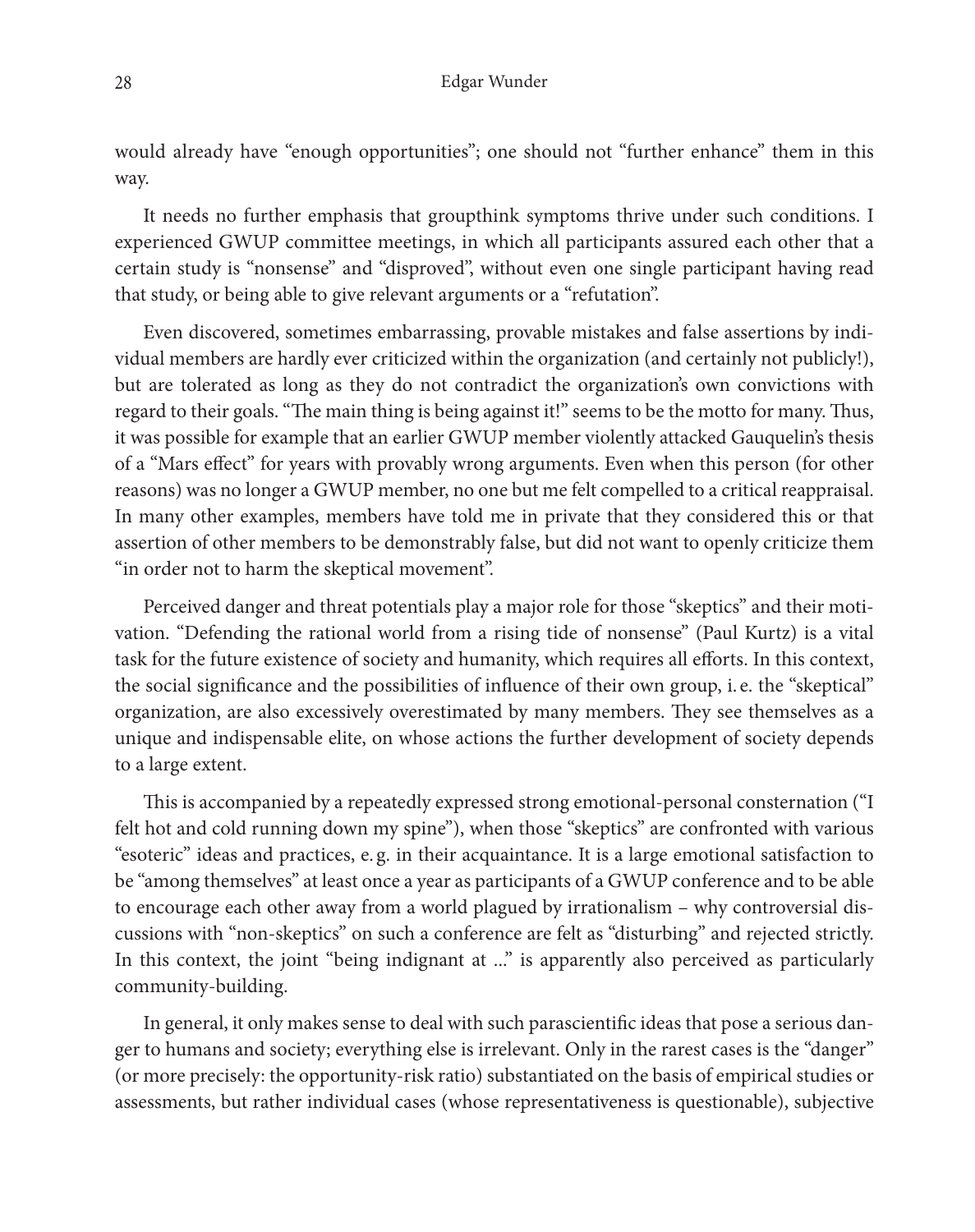experiences, horror scenarios and feelings of being affected are used as arguments – in principle only as a mirror image of so-called "esotericists", who want to convince us of the salutary benefit of their respective systems with similar arguments. If one asks those "skeptics" why they deal with such topics at all, one does not get the answer because they find this or that question interesting, but dangerous threats are imagined, why one must fight against certain ideas. Otherwise, however, those "skeptics" are only interested in whether a certain assertion is "true" or not. If it is not true – and one believes to know this anyway –, it is often hastily classified as "dangerous". For the reference to "dangerousness" is needed to ultimately justify political action in which they are primarily interested.

The fact that the questions about the truth content and the opportunity/risk ratio are relatively independent of each other and cannot simply be reduced to each other is hardly seen, just as little that questions about the psychology and sociology of such "paranormal" belief systems would be of central interest and worthy of empirical investigation. In any case this is not regarded as an issue for the GWUP. This ignorance and one-sided fixation on the question about the truth content is obviously also naive, since without clarifying the psychosocial background any "educational work" can probably not be carried out effectively. In any case, however, these people hardly start out from (for them open) questions, but rather from (for them fixed) answers.

The followers of "paranormal" beliefs – or those who think differently in general – are pathologized. They are accused of a lack of cognitive abilities ("nutcases," "fools," "insane," etc.) or criminal intentions ("impostors," "charlatans," etc.). This is often accompanied by a willingness to repress, calls for the courts, for state intervention, for aggressive campaigns, e. g. to ensure that certain people are no longer invited to adult education centers, for example, etc. It is also noticeable that many such "skeptics" are outwardly, publicly, rather cautious with such pathologizations of their "opponents", since they have recognized that this can be counterproductive; within the group, however, they do not mince their words ("internally one must be allowed to say this openly"), which shows that their public statements have a tactical character, but do not correspond to their actual convictions.

It is a characteristic of prejudiced persons that they believe in the inherent inferiority of a certain group or that people are judged negatively just because they belong to a group. It was striking for me how fast a considerable number of GWUP members already make (sometimes drastic!) judgements about people (whom they otherwise don't know) or even about their work (which they know even less) as soon as their affiliation with a certain group became known, or as soon as another GWUP member put a "label" on the person (particularly popular is: "esoteric").

The terms chosen in the discourse are also typical for those "skeptics": from the outset, they range from judgmental to defamatory terms (e. g. "superstition", "humbug", "pseudoscience",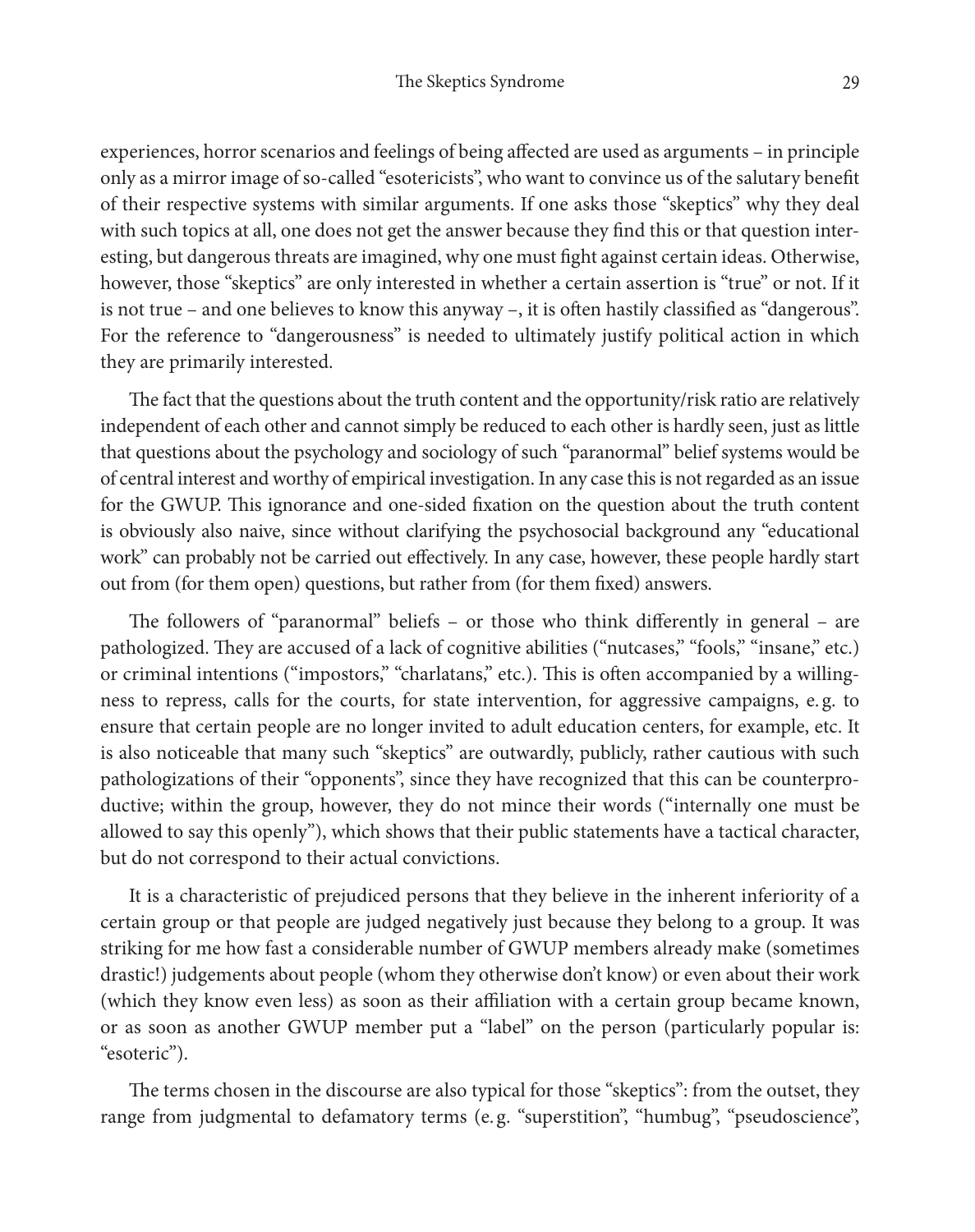"charlatans", "sects", "Psi exponents" – as a term for parapsychologists – and so on), not largely descriptive-analytical terms (e.g. "parascience", "anomalies", "extraordinary human experiences" and so on). Furthermore, the attribution of the term "paranormal" to certain alleged phenomena often already has a defamatory character, since the term is negatively connoted for those persons and is sometimes used almost synonymously with "silly". Typically, such "skeptics" equate the term "parascience", if used, with the term "pseudoscience" and do not differentiate further here.

This is accompanied by a lack of willingness to differentiate between different parascientific disciplines: Often everything is lumped together and undifferentiatedly spoken of as a "belief in the paranormal" (which has to be fought), as if we were dealing with a somehow uniform system of belief – a notion that has long been empirically refuted. Likewise, insufficient differentiation is made in the perception of the social conflict field around parascience: Stereotype thinking prevails, with a frequent division into "wolves" (="para-representatives"), "sheep" (= the population to be "protected") and "guardians" (=the organized "skeptics"). Anyone who questions such simplistic stereotypes and calls for a "cross-camp" dialogue is accused of "sitting on the fence", of being only partly trustworthy, or at least "naive".

The demonizations of the "other side" also go hand in hand with the willingness to generalize very quickly from a single person to e. g. "all parapsychologists". This is not surprising, since in social psychology it is a typical feature of dogmatic thinking or of "closed-mindedness" that perceptions, ideas and judgements concerning positively valued objects are much more precise and complex than those concerning negatively valued objects.

Those "skeptics" have hardly – usually no – personal friendly contacts with leading "parascientists" or "esoterics", which would be theoretically possible without further ado despite differences of opinion as regards content, and would even be obvious if a fair open dialogue were sought. Such "skeptics" have no interest in such contacts, they do not take part in any events of the "other camp" (apart from visiting some local esotericism fair as a curiosity), since they do not expect to gain any information, but at most to be annoyed by "all the nonsense".

At the same time, these "skeptics" do not read publications from the parascientific field (e. g. *Zeitschrift für Parapsychologie und Grenzgebiete der Psychologie*, *Journal of Scientific Exploration*), or from the esoteric field (e.g. *Esotera*, *Magazin 2000*). According to a survey among skeptics that I conducted in 1997, approx. 90% of the GWUP members read not a single journal of this kind. Accordingly, they are poorly informed, both about current developments in the "esoteric scene", and – and this is more significant – about various investigations (or the state of discussion in general), as they are repeatedly published e. g. in the mentioned "parascientific" journals.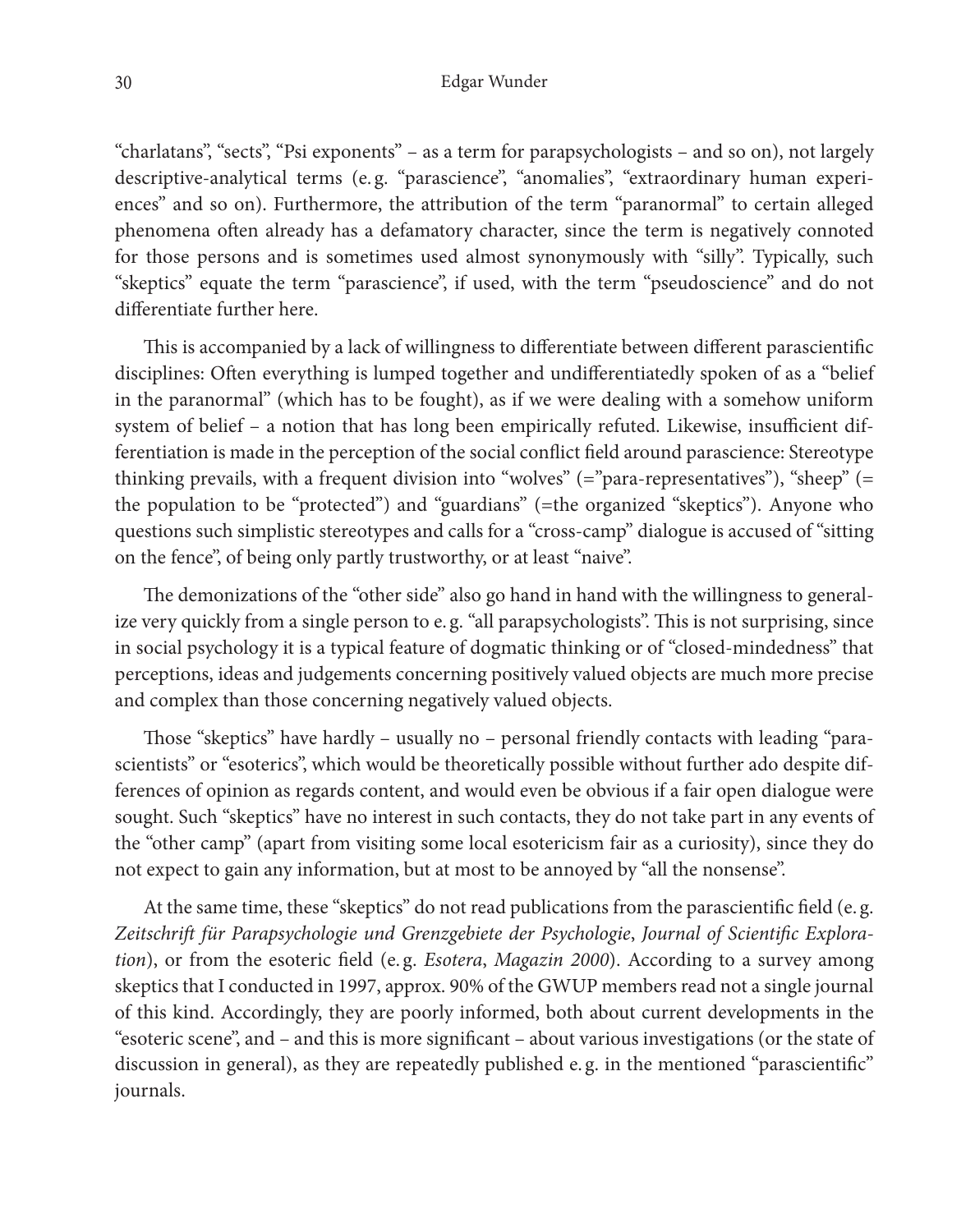The regular source of information on parasciences for most GWUP members is instead the general daily and weekly press as well as popular science magazines – in addition to their own publication *Skeptiker* and other "skeptical" literature –, according to the survey mentioned above. (Although scientific journals of their respective disciplines  $-$  e.g. chemistry, biology, physics, etc. – are also read, these are known, however, to contain hardly any articles on parascientific topics). This applies, according to my experience, also to the overwhelming majority of persons with leading positions within the GWUP, e. g. to members of the executive committee or the science council of the GWUP. (However, the so-called GWUP "science council" basically exists only on paper anyway and is quasi inactive, instead it serves only as an academic "figurehead").

Consequently, there is usually a lack of basic factual knowledge about what is actually claimed by parascientists and what is not. Instead, the judgments refer to various partly misleading stereotypes that are common in the media. According to my experiences, a considerable part of the GWUP members has e. g. no idea, what the difference between " zodiac signs" and "constellations" is, what the expression "encounter of the third kind" means correctly or which different "parapsychological" institutions exist in Germany and/or how they are institutionalized (in the *Skeptisches Jahrbuch 1998* [skeptical yearbook 1998], published by the GWUP member Lee Traynor, for example, there is talk about an "Ernst (sic!) Bender" as the founder of a "parapsychological institute", "which today bears the name Institut für Psychohygiene") – which does not prevent many from expressing themselves loudly about astrology, ufology, parapsychology or other topics, to a large extent with accordingly unqualified announcements.

In this context, the frequent blanket invocation of well-known "debunkers" (especially James Randi and his \$1 million challenge) as authorities and role models, instead of presenting concrete arguments, can be understood. In general, it is popular to declare that one "bets" that this and that effect will turn out to be an artifact (in an indefinite time!). This makes it possible to demonstrate a high degree of subjective certainty without having to deal with the matter in detail. Usually, own investigation activity into parasciences does not occur at all, because it is already clear that everything is "nonsense"; why should one still examine? If "investigations" are carried out at all, then only in order to demonstrate to a broad public what is already considered to be certain (the term "demonstrations" would therefore be more appropriate), but not to track down questions that are still considered open and where a serious need for research is seen. Since the financial means are limited, in the latter case a competitive relationship would develop to the public relations work, which, without any doubt, enjoy the absolute primacy within the GWUP. Since there is nothing more to be seriously investigated within the parasciences, corresponding investigations are a waste of time and money; the funds should better be used to intensify public relations work. If I am convinced that a certain effect does not exist, why should I spend a lot of time and money to investigate this alleged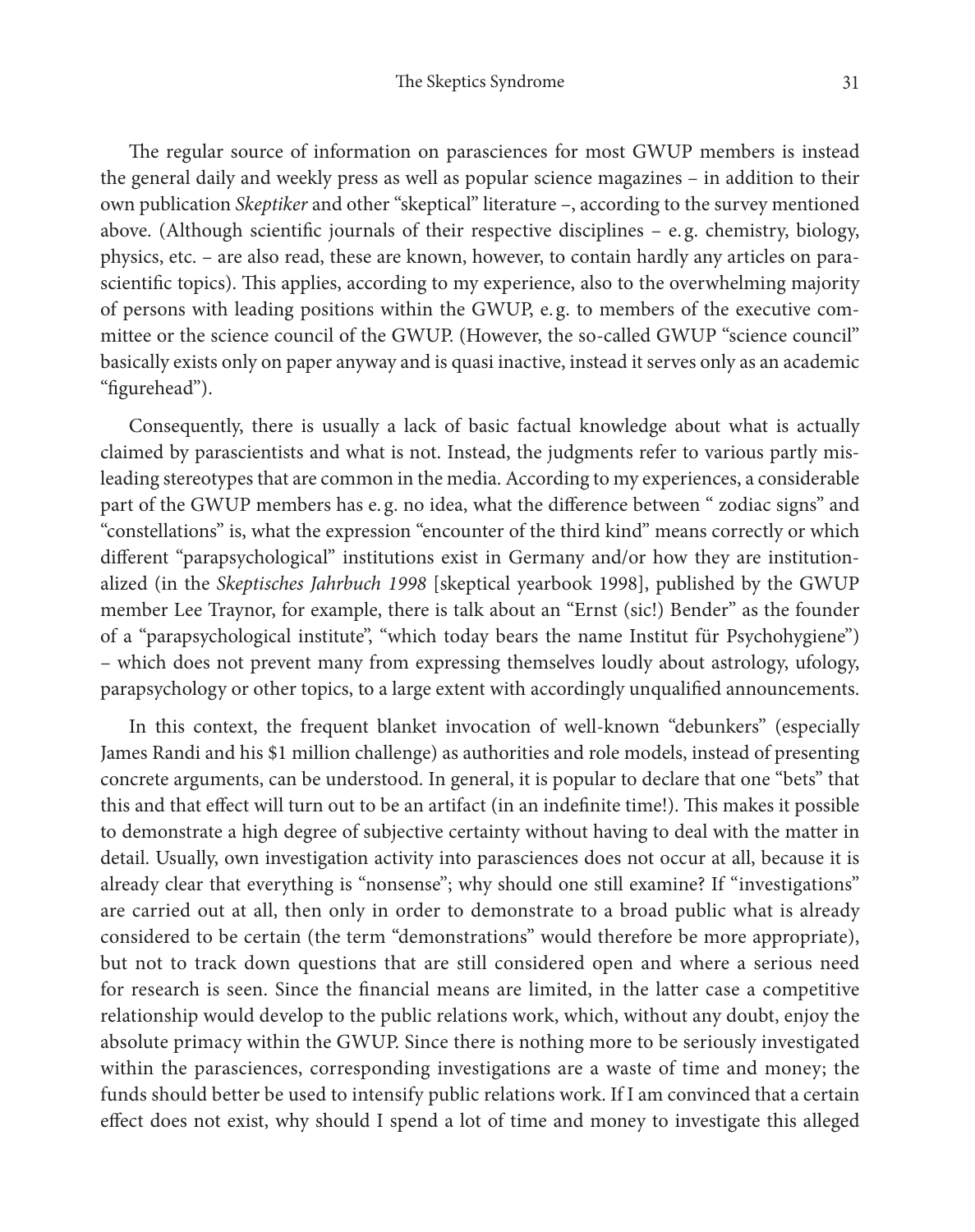effect? I would rather convince the public of my opinion. But this is not a science, it is ultimately a religious-missionary attitude.

A member of the science council (!) of the GWUP (today director of the GWUP office) said on my suggestion to invite external speakers to GWUP conferences to present newer empirical investigations (externally, since there are hardly any such speakers internally at the GWUP) that empirical investigations are boring anyway, that it is "always the same"; what should one expect to find that is new? He does not think much of such presentations. If anything is investigated at all, it is cases that are relatively easy to invalidate and already very questionable (e. g. obvious charlatanism in the field of esotericism), while the "tougher nuts" (e. g. various parapsychological laboratory experiments) are avoided. It would be appropriate for a scientific attitude to turn critically to the best arguments of the (so felt) "opposite side", not as a substitute to the weakest ones.

If someone in the "other camp" does scientific research on parascience, this is perceived as a nuisance, which one would like to prevent if one could, provided that the researcher concerned receives public funds to finance his study. There is no positive attitude to spend money on scientific studies of parascience. If one considers that this applies to a very substantial part of the membership of the GWUP, the name "Gesellschaft zur wissenschaftlichen Untersuchung von Parawissenschaften" ["Society for the scientific investigation of parasciences"] can really only be understood as fraudulent labeling.

One wonders what the function of the group is at all for many members of the GWUP. As editor-in-chief of the *Skeptiker*, I received numerous statements and inquiries from GWUP members along the following lines: "I know anyway that parasciences are nonsense. Therefore I need the GWUP primarily in order to be able to justify well, why it is nonsense." However, this does not meet a scientific attitude. Many members of the GWUP are obviously interested in gaining social support in the group for their already firmly held convictions and prejudices, in having them socially confirmed by a group that is perceived as authoritative, and in receiving argumentation aids for corresponding discussions in their own social environment.

Another characteristic of the skeptics syndrome seems to be a special presentation, even pride, of the term "skeptic". Such persons often answer the question "Who are the skeptics?" in short with "We are" – thus introducing a third meaning of the term "skeptic" by simply using it as a term for the "ingroup".

One has to realize exactly what ultimately happens is that the three meanings of "skeptic" are equated without reflection: "critically thinking people" = "people who don't believe in the paranormal" = "ingroup". The members of their own group ("skeptics") are thereby not only secretly declared by definition to be critically thinking people ("skeptics"), but also their substantive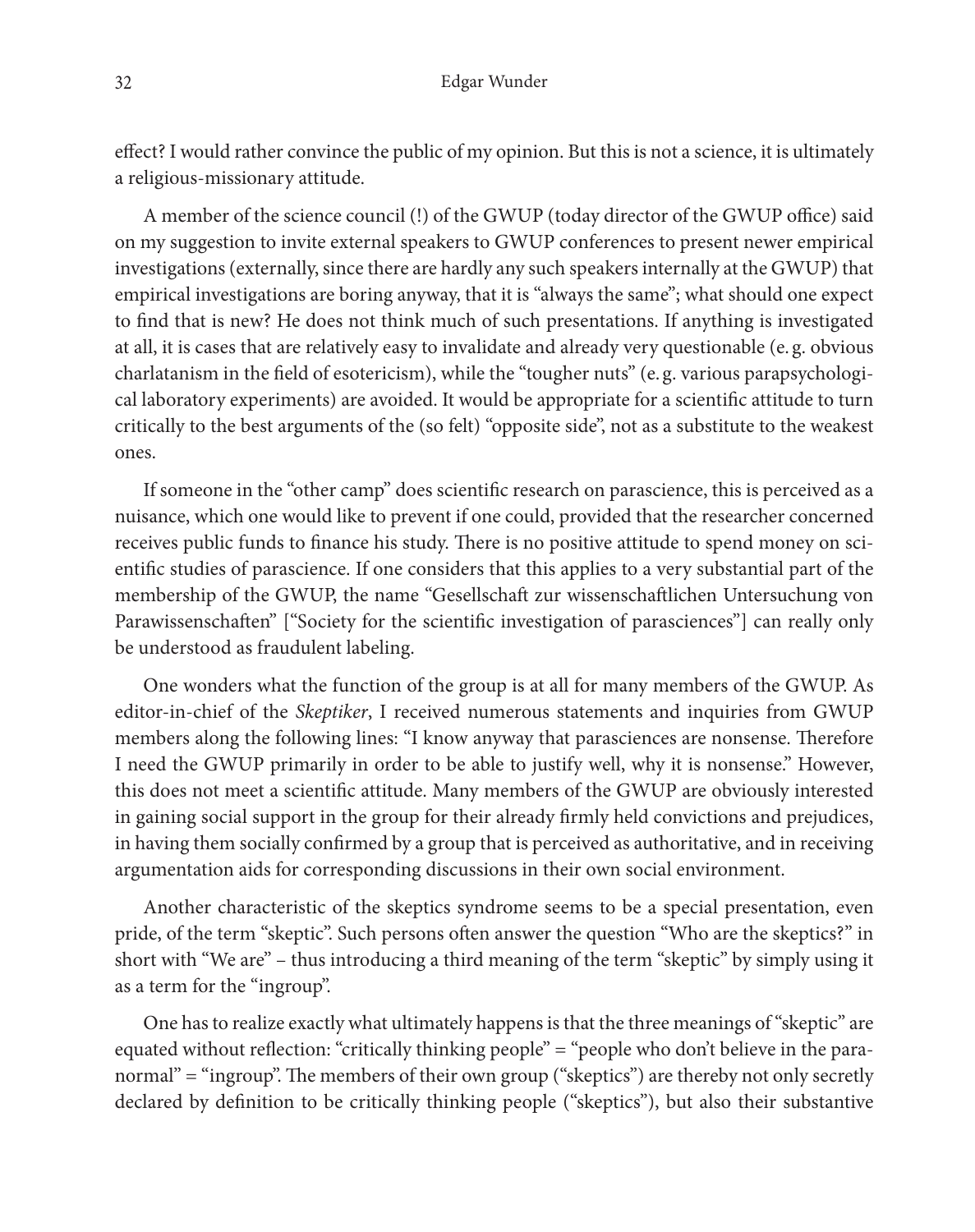position ("skeptics" as "unbelievers") is determined. If criticism of "skeptics" (ingroup) is voiced from outside, the response is that "skeptics" means "in reality" nothing more than "critically thinking people" and in this respect the criticism of the "skeptics" (now again "ingroup") is unjustified. Conversely, someone can quickly be declared an "outgroup" ("non-skeptic") by assuming "belief in the paranormal" (= "non-skeptic"), without the need for an examination of the remaining "skeptic" dimension of critical thinking. Sensitized to the different meanings of the term "skeptic" I experienced such argumentation patterns that were surreptitiously obtained by context changes so frequently in the GWUP that I plan for the future a comprehensive analysis of texts of prominent representatives of "skeptical" organizations in detail in order to point out how those persons use the term "skeptic" depending on context in a different way and how this affects their conclusions. By the way, I have no doubt that this is done without reflection. I do not see an a priori reason of any kind for the assumption that "skeptics" in the first sense are automatically "skeptics" in the second sense (or vice versa) or even inevitably identical with "skeptics" in the third sense, but rather numerous proofs that this is not the case.

The demarcation of the subject areas in which the GWUP should be active is a topic for itself. "Syndrome skeptics" tend to stretch the boundaries very far, including issues of religion and worldview. This is only consistent if one understands acting against parascience as a worldview struggle, as those "skeptics" often do. Then it is no longer necessary to consider which questions are actually still accessible to an empirical-scientific approach and which are not. In extreme cases, this struggle can even refer to "everything bad in the world".

While some self-declared "skeptics" openly demand that the GWUP should clearly and combatively take up position on issues of religion and worldview as well, others recognize that this would be at least tactically unwise, as it would jeopardize the reliability of the organization and likely lead to group-internal tensions (because the GWUP is not completely homogeneous in terms of worldview, although atheistic-naturalistic-scientistic positions clearly dominate). Consequently, for tactical (!) reasons, dealing with questions of religion and belief is avoided and a "labor division" with other organizations (usually organized atheists) is sought or recommended. The executive director of the GWUP represents e. g. such an attitude, and so does the CSICOP chairman Paul Kurtz.

The possibility or probability that one of the phenomena rejected as "paranormal" could prove to exist at some point in time is – if this question is asked seriously at all – regarded as approaching zero, negligibly small or as purely hypothetical beyond all serious considerations. Since it became clear to many members of the GWUP from various public controversies that by showing too clearly those subjective quasi-absolute certainties one would appear in a dogmatic light, such "skeptics" often got into the habit of always emphasizing their "fundamental openness" in the sense of a rhetoric, but hardly follow this through with serious considerations. A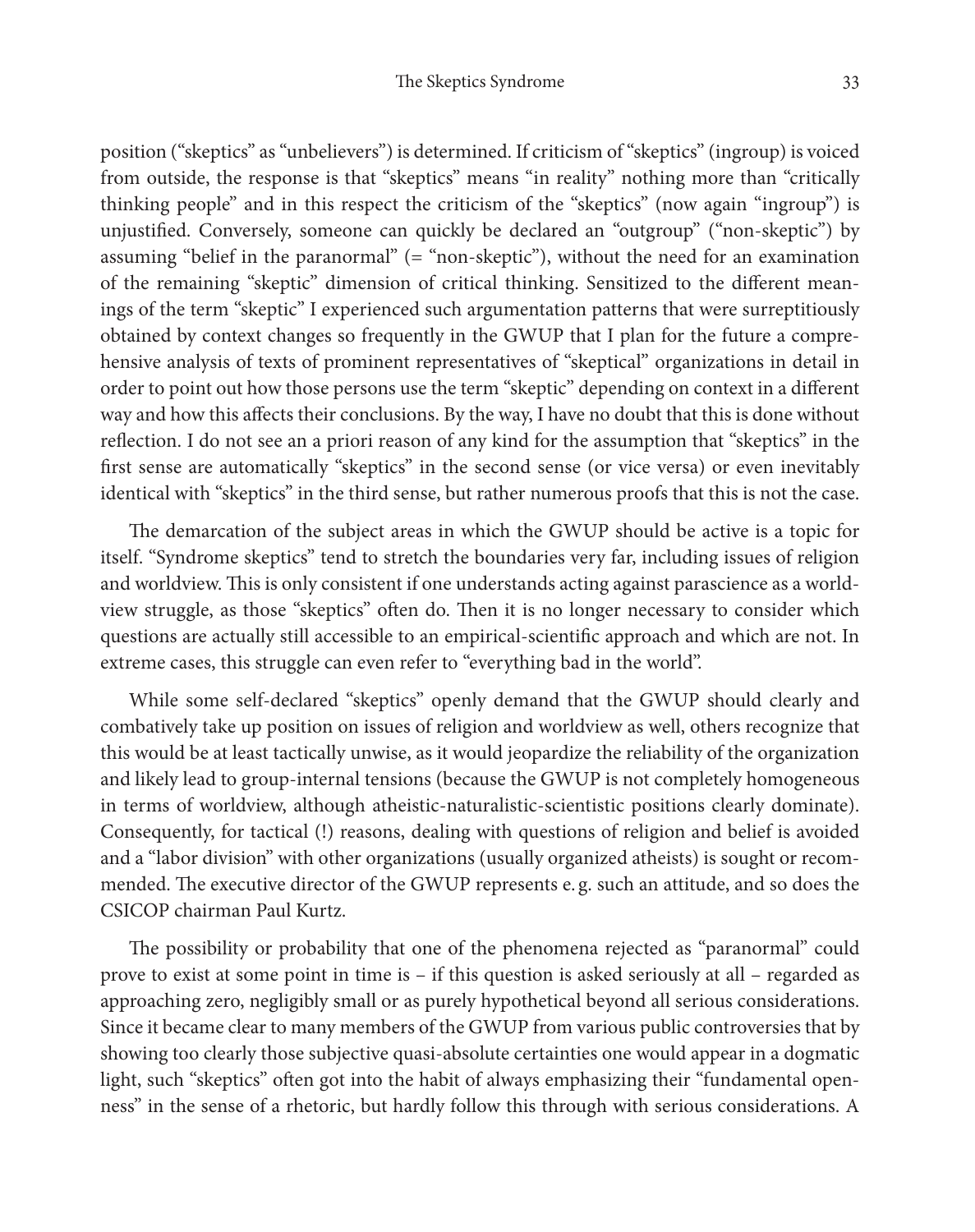typical example is, for instance, an answer of the GWUP executive director Amardeo Sarma published in the newsletter *GWUP-Aktuell* 1/98 to the question whether he considers it possible that theses which are currently classified as "paranormal" could prove to be true: "With an appropriate state of affairs I would be willing … to participate in such a fundamental paradigm shift. That this situation would occur would surprise me more than to learn that Karl Marx never lived and is an invention of Thomas Gottschalk".<sup>6</sup> The last sentence underlines on the one hand Sarma's absolute certainty, on the other hand it fulfills the function to ridicule corresponding theses.

The more certain we are in our judgement, the more difficult it is for us to judge new data fairly. And this is precisely the problem of those "skeptics". In addition, they are largely unfamiliar with the relevant literature, which is why, given an appropriate "state of affairs", they would certainly be among the last to recognize and implement such a "paradigm shift", certainly only significantly after the general scientific community itself. However, this is a questionable situation for a society for the "scientific investigation of parascience", from which one should actually expect that its heart beats very close to the respective current research and knowledge horizon and that it also plays a pioneering role in communicating this to both the scientific community and the public. One of the GWUP committee members admitted to me in a personal discussion completely openly that this is not the case due to missing knowledge – and he defended it with the argument that it was not at all the task of the GWUP to inform about the current state of research –, but only about the conditions under which one could accept such a "paradigm change" if necessary. It is questionable to what extent people who have little connection with the respective research process and its specific problems are particularly qualified for such metajudgements.

The question to which extent a typical "skeptical" organization would be capable of taking in findings contradicting their "unbelief" system – apart from the lack of or at best very selective flow of relevant information in those organizations and the largely lacking controversial discussion culture at the scientific level – also raises doubts in other respects: Because for quite a number of those "skeptics" the end justifies the means to a certain extent with regard to their "fight against the paranormal". Repeatedly, various GWUP members assured me that they regard also unobjective arguments (referring to emotions, cynicism etc.) as legitimate, in order to fight against the "paranormal". This can go as far as deliberately concealing possibly "disturbing" information.

On the occasion of a conference planned by the GWUP, to which, at the suggestion of Rudolf Henke and myself, "pro"-representatives (usual terminus technicus in the GWUP, which by the

<sup>6</sup> Thomas Gottschalk (\* 1950) is a German TV entertainer (translator's note).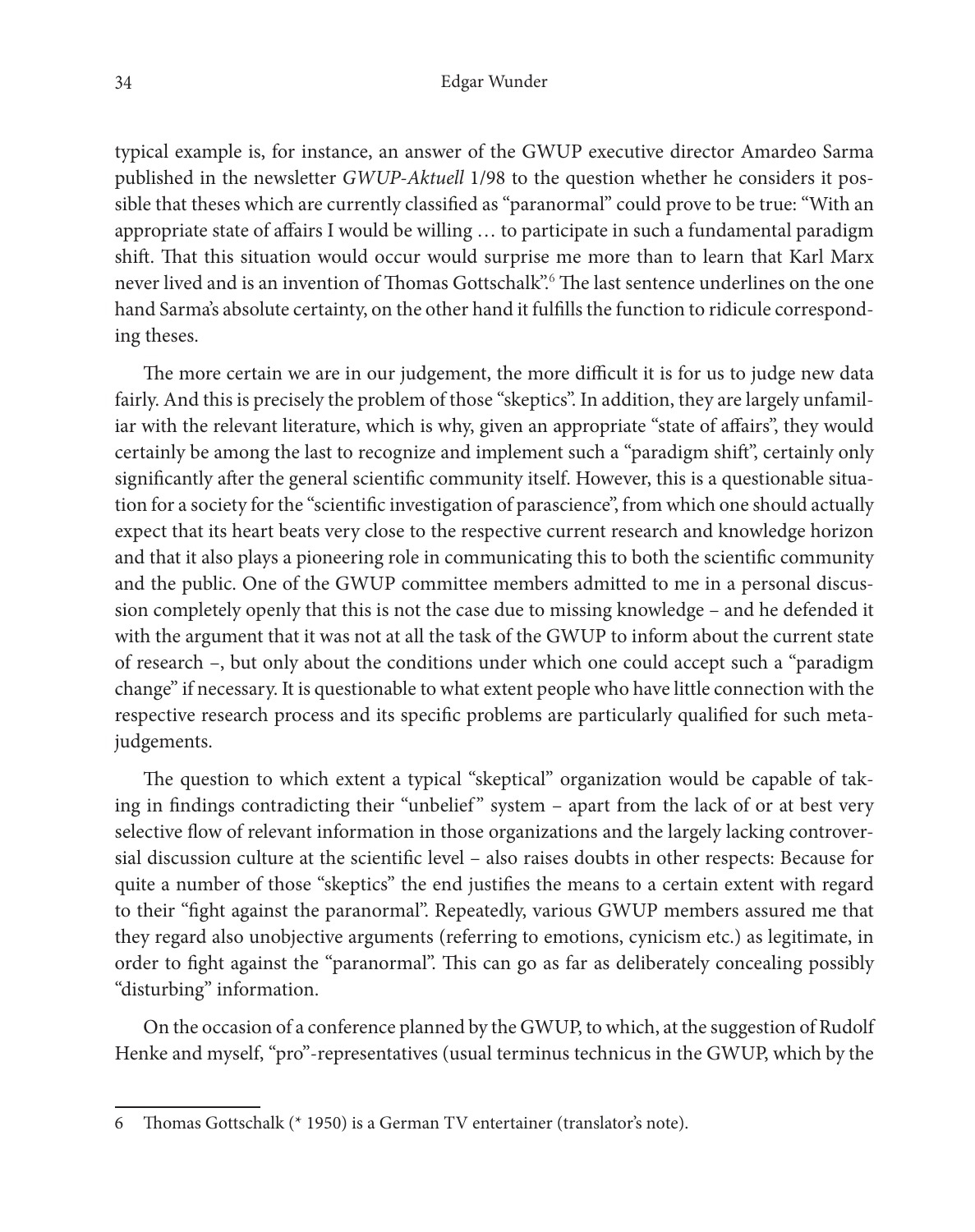way already implies that the GWUP is always "contra") should also be invited as speakers in order to lead an unbiased and constructive dialogue, the executive director of the GWUP, Amardeo Sarma, for example, said to me that it would be better not to invite a particular speaker, since the presented study (which Sarma did not know at that time at all!) could possibly appear so good and so flawless that the "skeptics" of the GWUP could not think of any more arguments against it. In the same way, Sarma demanded that pro-contra-dialogues in the *Skeptiker* (which had been introduced by me and were seen by him and other GWUP members with large distrust, since they would endanger "the skeptical profile") must be put on from the outset in such a way that the "skeptical side" has the whip hand, the conclusion word and end up as the winner.

Thus, Sarma told me in an e-mail: "Controversial discussions are allowed if and only if it is in the interest of the skeptical reader or serves to convince readers who are not yet skeptical. In any case, it must be ensured that ... a conclusion must always be drawn from a skeptical perspective. It should be prevented, even in each individual case, that doubts about the skeptic's position arise". In which sense "skeptical" is meant here does not need to be further emphasized and is also clearly shown by the context of the mentioned intention "convince" (of course with regard to the content positions). For Sarma the target group for the magazine *Skeptiker* is exclusively "the skeptically adjusted person in the sense of the GWUP and/or people we believe we can convince appropriately". According to Sarma, the target group definitely did not include people "who are unlikely to switch to the 'skeptical camp'". To such persons "no concessions" should be made, "which means specifically that we must not leave statements of e. g. parapsychologists unchallenged". The readers must not "be confused about the objective of the magazine"; always and in each individual case it is to be considered "that the reader is not left in ambiguity about the position in the sense of the GWUP" etc. Moreover, one should not fall for the "myth of the responsible reader", according to another committee member. The editors must therefore always ensure that only the "correct" opinions and information "in the sense of the GWUP" appear in the journal, or if divergent opinions appeared at all, then they must be commented in a specified manner.

One might wonder whether behind such a view there is not considerable distrust of the "self-cleaning" process of science, as well as a remarkable disdain for one's own readership in terms of their critical thinking ability. Such an attitude could also be called cui-bono thinking, which is another typical component of the skeptics syndrome: The decision criterion for one's own actions is ultimately always the question "Who benefits from it?". What is not accepted is the standard that is appropriate from a scientific perspective that, e. g. at conferences or in publications, simply the person who has something relevant to say and can defend his or her position in a critical discourse with factual, well-founded arguments will have his or her say – and not the person who has the "right" opinion, comes to the "right" results or belongs to the "right" group.